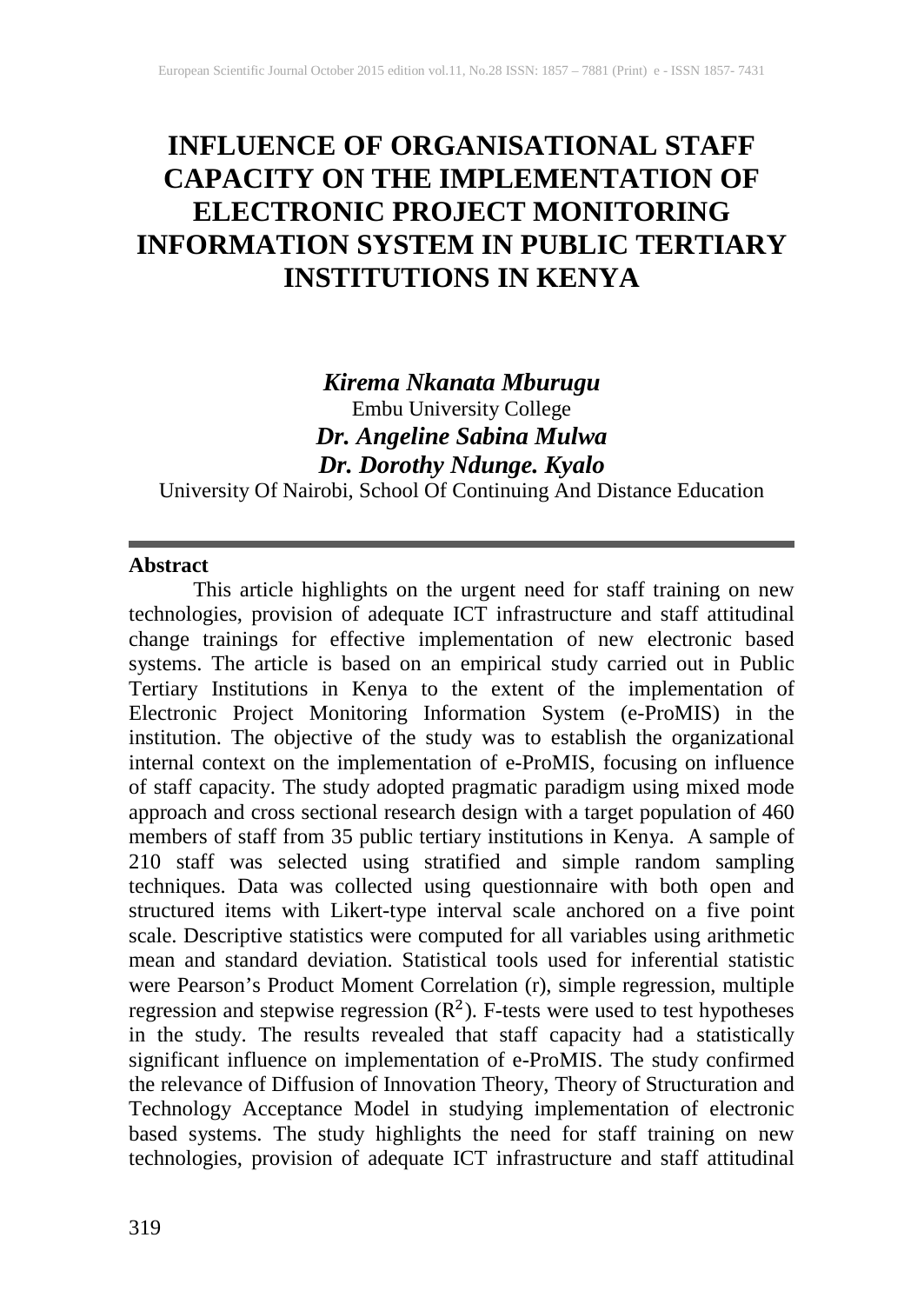change trainings for effective implementation of new electronic based systems. The study offers direction to policy makers and practitioners. The study recommends further research to be conducted to establish the influence of monitoring and evaluation on implementation of e-government systems. Other e-government systems like e-procurement and e-tax also need to be studied.

**Keywords:** Organizational internal context, Staff training*, Implementation*, *e-ProMIS, Tertiary institutions*

#### **Introduction**

The development of essential ICT skills is necessary for implementation of electronic based technologies in organizations. This is because without such skills, the technologies can neither be maintained nor adapted to local use. As far as implementation of Web-based project management information system is concerned, the importance of requisite ICT skills is widely acknowledged.Training is vital for every IT project, especially when most users are novices. The extent of training given to users is generally recognized as influencing the productive use of an IT project and has been found to have a great impact on implementation success (Nitithamyong and Skibniewski, 2010). For WPMSs, Hjelt and Bjo'rk (2007) postulated that formal training and guidelines explaining the folder structure and document management practices used in the project at hand are necessary. Self-learning or learning from peers is insufficient and sometimes impossible in implementation of web based technologies in organisations. The case studies by Nitithamyong and Skibniewski (2010) support this view and suggest that users must be formally trained on how the system works or relates to the team's business processes early in its implementation. They suggest that training should be conducted with users sitting at terminals and approaching situation issues to ensure that appropriate knowledge is retained. In addition, continuing training opportunities must be provided to enhance the changing needs as well as to support team members joining later on in the project. It was therefore necessary to investigate the extent to which staff ICT skills and e-ProMIS training influence the implementation of e-ProMIS in organisations.

## **Statement of the Problem**

Project Monitoring is one of the key stages in project management as it contributes significantly to the success of projects. This is because monitoring focuses on the implementation process and progress towards the achievement of project objectives. Considering that large amounts of time and resources are dedicated to selecting and designing projects, it remains of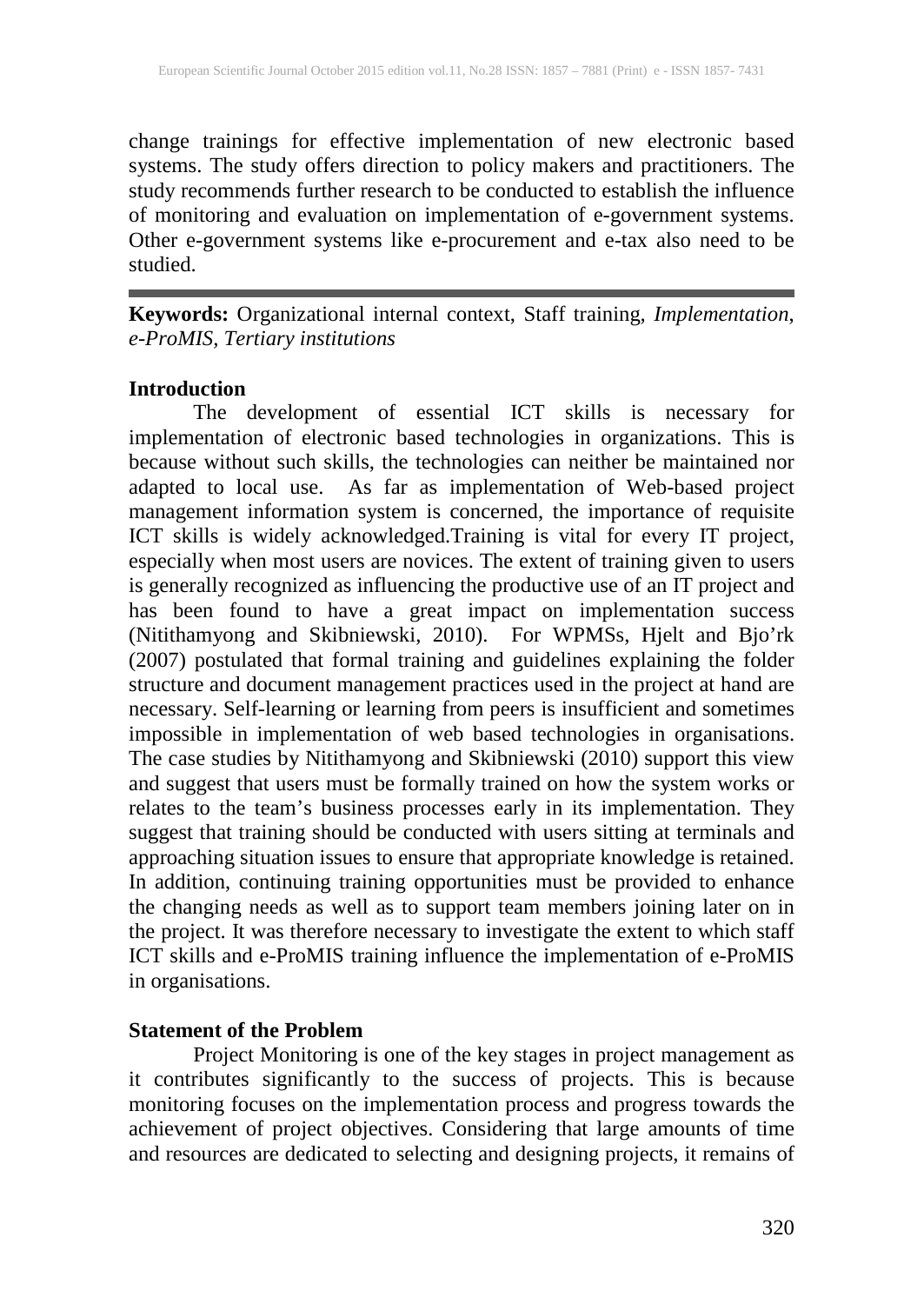paramount importance that projects be adequately managed in organizations if they are to achieve their performance objectives. In this regard there has arisen the need to develop a more efficient and effective monitoring system to ensure projects are completed on schedule and do not overrun the anticipated budgets. This has come inform of Web-Based Project Management Information System (WPMIS). The emergence of WPMIS) has gained considerable attention in the world since the concept was introduced in the mid-1990s with many professionals expecting it to transform how projects are implemented (Nitithamyong and Skibniewski, 2011).

To address challenges of management and monitoring of government projects in Kenya, the government adopted a WPMIS known as Electronic Project Monitoring Information System (e-ProMIS) in 2009.This is an automated information management system designed to improve efficiency and transparency of national development planning and coordination of reconstruction activities within the country. Its objective is to serve as a reliable and credible source of information to support the government in effectively managing development assistance and promoting the accountable and transparent use of resources. e-ProMIS was developed by Synergy International Systems Inc. and completed in December 2009.In 2010 government officers were trained to spearhead implementation in the Ministries and other government institutions. However, the backend reports from e-ProMIS platform have shown that most institutions have not been updating information on their project regularly. This has caused concern in Treasury as to why institutions are not uploading project data into the monitoring system (MOEST circular, 20th March 2013 &7th April 2014). Retraining of staff on e-ProMIS conducted in February 2013 and April 2014 still does not seem to change the situation. It is therefore, became necessary to carry out a study on why institutions were finding it difficult to implement the electronic based monitoring system. It was probable that staff capacity has been influencing the implementation process. It is therefore, against this background that this study sought to establish the influence of staff capacity on the implementation of e-ProMIS in public tertiary institutions in Kenya.

## **Objectives of the Study**

The paper aimed at establishing the extent to which organisational staff capacity influences the implementation of Electronic Project Monitoring Information System in Public Tertiary Institutions in Kenya.

In the study one hypothesis was tested;

Organisational staff capacity has a significant influence on the implementation of Electronic Project Monitoring Information System in Public Tertiary Institutions in Kenya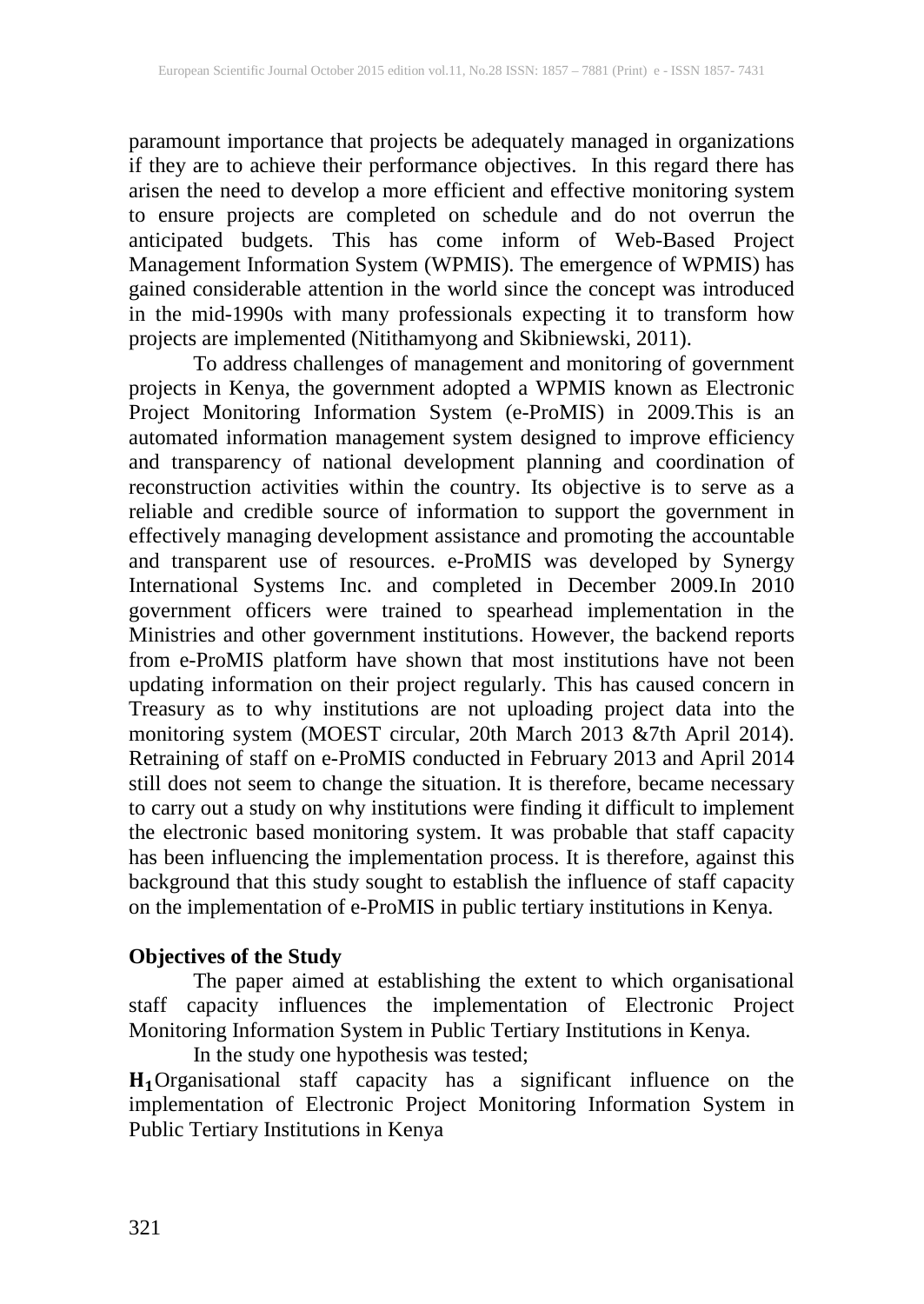## **Literature Review**

Globalization and the internationalization of markets have not only increased competitive pressures on business enterprises but also management of public institutions. This has led organizations to engage in projects that are critical to their performance, if not their survival. While large amounts of time and resources are dedicated to selecting and designing projects, it remains of paramount importance that projects be adequately managed in organizations if they are to achieve their performance objectives. In this regard there has arisen the need to develop a more efficient and effective monitoring system to ensure projects are completed on schedule and do not overrun the anticipated budgets. This has come inform of Project Management Information System (PMIS). PMIS are an integral part of the overall management system in a purposeful organization and form parts of tools such as enterprise resource planning and overall information systems (Sorensen et al., 2010). The management systems support management activities on all levels as well as provide for the identification of key performance indicators (KPI's) (Folinas, 2007). PMIS differs from regular information systems because the primary objectives of these systems are to analyze other systems dealing with the operational activities in the organization (Sorensen et al., 2010). PMIS is a subject of the overall planning and control activities covering the application of humans, technologies and procedures of the organization. In the information technology industry, Gartner Research estimates that 75% of large IT projects managed with the support of a project management information system will succeed while 75% of projects without such support will fails (Light, Rosser & Hayward, 2005). Using PMIS to manage projects, while not sufficient to ensure success, has thus become a necessity.

The goal of PMIS is to boost efficiency by making the development cycle more visible as long as all users are able to track specific tasks and can have a better understanding of how the project is going on (Braglia & Frosoline, 2013).The PMIS industry is dominated by a number of leading software representatives such as Microsoft, Oracle and Metier Management System (a former Lockheed company) and a number of small independent companies.

Demand has remained steady for years but, as organizations are increasingly turning to enhanced technical solutions, it is supposed to grow up significantly in the near future. In particular, PMIS are believed to evolve towards a more integrated project lifecycle management and the extensive adoption of web-based or cloud computing tools (McCullen, 2009; Tarantilis et. al., 2008). There are several benefits derived from the adoption and the correct use of PMIS: Projects can be managed from within integrated and coherent applications; tasks and task assignments can be created, updated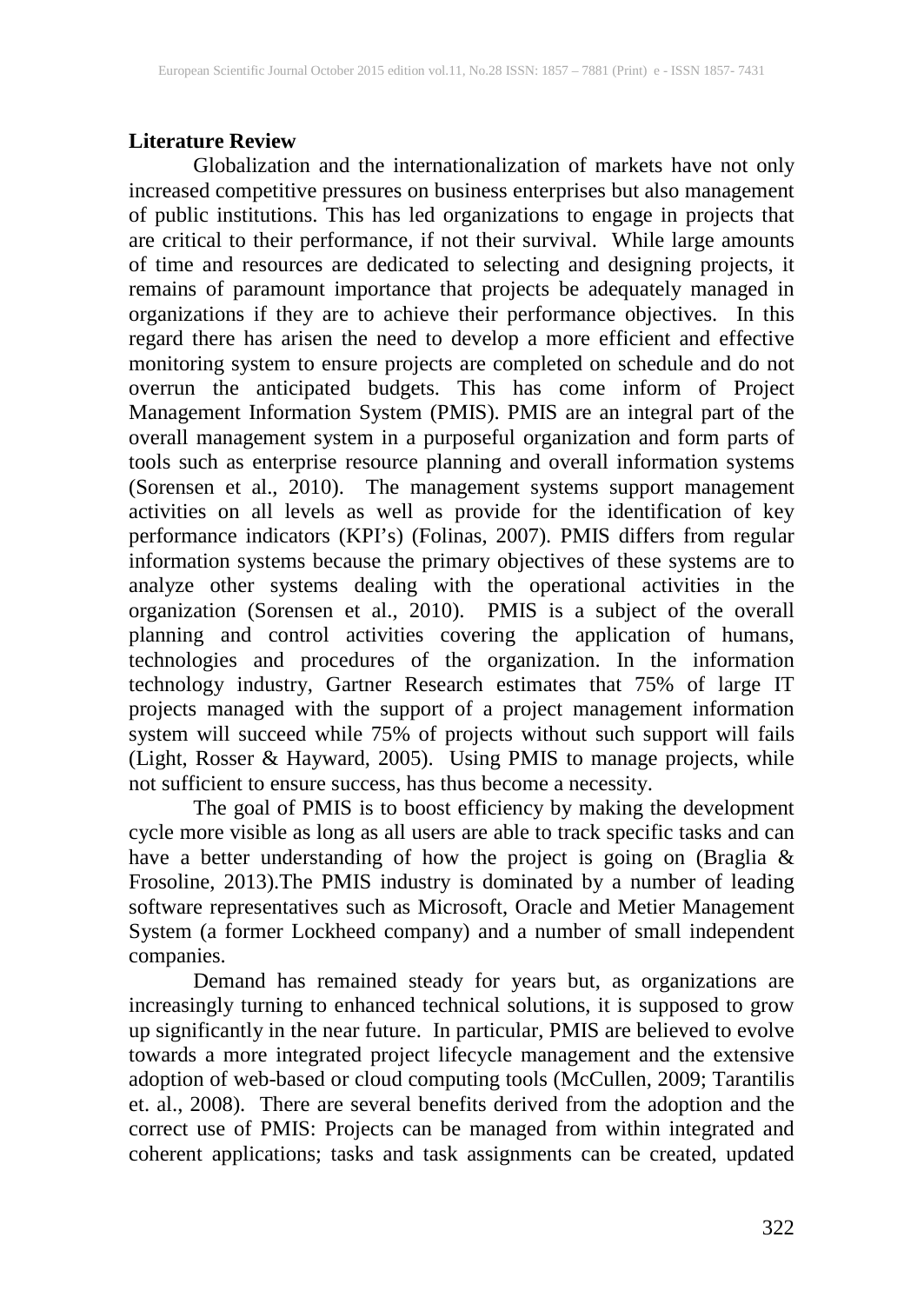and tracked in real time; involved actors have direct and real time access to all documents regarding the project; documents are updated and only last approved releases are made available to them; tasks and timely updates when modifications to the current scheduling are needed and all actors are immediately informed when this occurs; real time completion control gives a justification for the eventual rescheduling of the project itself and finally individuals are allowed to communicate with one another in real-time. All communication can be logged and tracked from within the software (Braglia and Frosolini, 2013).

Empirical studies on PMIS have been mostly limited to describing the demographics of project management software usage (Laberattore& Pollack-Johnson, 2003) and to evaluating specific applications of these systems and software modules to support project management tasks such as planning (Amami et al., 1993); Scheduling (Herroelen, 2005); estimating cost (Love &Irani, 2005) and managing documents (Amami&Beghini, 2000). Others have mainly concentrated on impact of PMIS on project managers and project success (Raymond &Bergenon, 2007; Braglia and Frosolini, 2013). From the above observations, PMIS has become an important component of project management and especially monitoring and evaluation. It is in this regard that the government requires public institutions to embrace this technology in management and monitoring of projects.

However, it is worth noting that the above referred studies have been conducted in developed economies and hence can only be replicated in the developing world with a lot caution. They have also mostly targeted private companies and failed to indicate how governments have used the same to monitoring its funded projects. Organizational internal contextual factors influencing the implementation process of this new and important technology in project management remained a gap that needed to be filled. This study aimed at filling this gap.

## **Implementation of Electronic Project Monitoring Information System**

Information system implementation research has evolved as successive generations of researchers and practitioners have observed and commented on the issue surrounding the process (Anumba, Daity, Ison, & Sergeant, 2007). Implementation has been defined as the whole process of introducing a system into an organization from conception of an idea, through the analysis, design, installation and operation of the developed system (Anumba et al., 2007). Other conceptions of implementation have viewed it as a process of influence (Gibson and Smilor, 1991), as an interaction system between designer and user, and as a problem solving exercise. In breaking down the implementation process into discreet steps,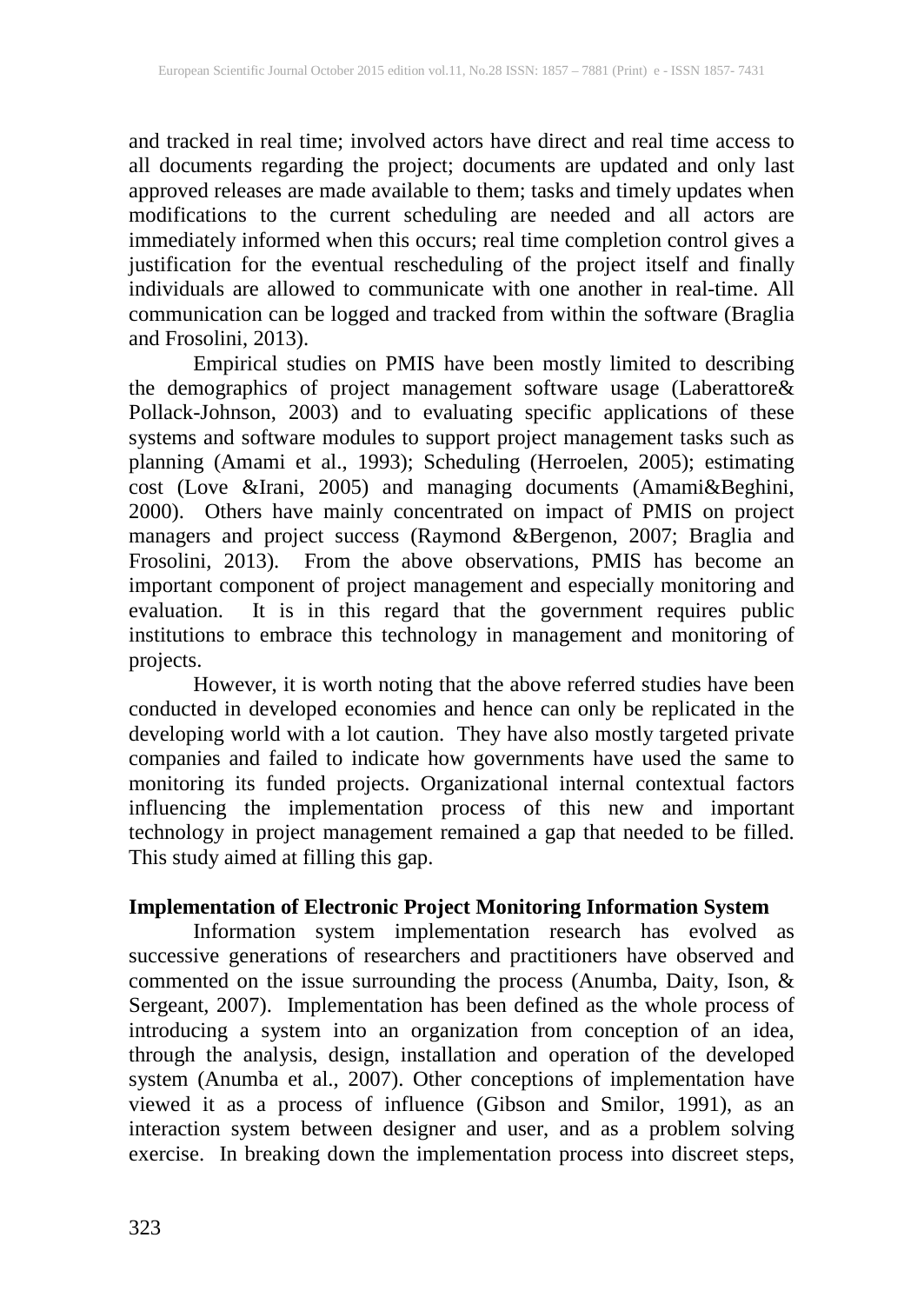Walton and McKersie (1991) see three broad sub-tasks involved in the implementation. These are designing the IT system, developing enabling human resource policies to support the end user and managing the implementation process. This represents a socio-technical approach in that both the requirements of technology and the requirements of the organization are taken into account simultaneously (Anumba et. al., 2007). Stewart et al., (2000) had earlier suggested that implementation should be seen as technology diffusion through a social system. These social-technical factors are what make organizational internal contextual factors that this study investigated so as to establish how they influence the implementation process of e-ProMIS.

## **Staff Capacity and Implementation of e-ProMIS**

Awareness about the importance of ICT skills is growing. Unfortunately Africa ranks lowest with respect to human capital as far as ICT skills development is concerned among counterparts in the world (Mutula and Brakel, 2007). Existing research on IT transfer to developing countries has recognized the need to develop a skilled workforce. A study by Haug et al., (2011) on IT readiness in small and medium-sized enterprises, reported that limited knowledge of by staff may be a barrier to IT implementation. These IT skills can be related to software technical skills or simply referred to user perspective. IT skills of employees are related to their IT acquaintance which has positive impact in relation to IT implementation. They have argued that employees are likely to accept and support IT projects if they are confident that they can use the IT.

For ICT to be effectively deployed as engines of economic development, existing IT skills gap must be addressed. Human resources development should be emphasized through systematic training and education if countries have to reap digital dividends. Furthermore, pervasive use of ICT depends on well trained human resources for developing relevant applications, supporting and maintaining systems. Moreover, investment in human capital, research and development is becoming increasingly recognized as a critical factor in preparing employees and citizens to participate in the digital age. ICT skills are necessary because without such skills the technologies can neither be maintained nor adapted to local use. Eze et al., (2012) in a study on determinant factors of ICT adoption by government- owned universities in Nigeria observed that ICT infrastructures provide platform upon which on-line communities interact real-time; internet skills offer the technical know-how provides business and management skills to effectively apply the facilities. Therefore, technology competence transcends physical assets and includes intangible resources. They reported that successful ICT adoption depends largely on relevance of the internal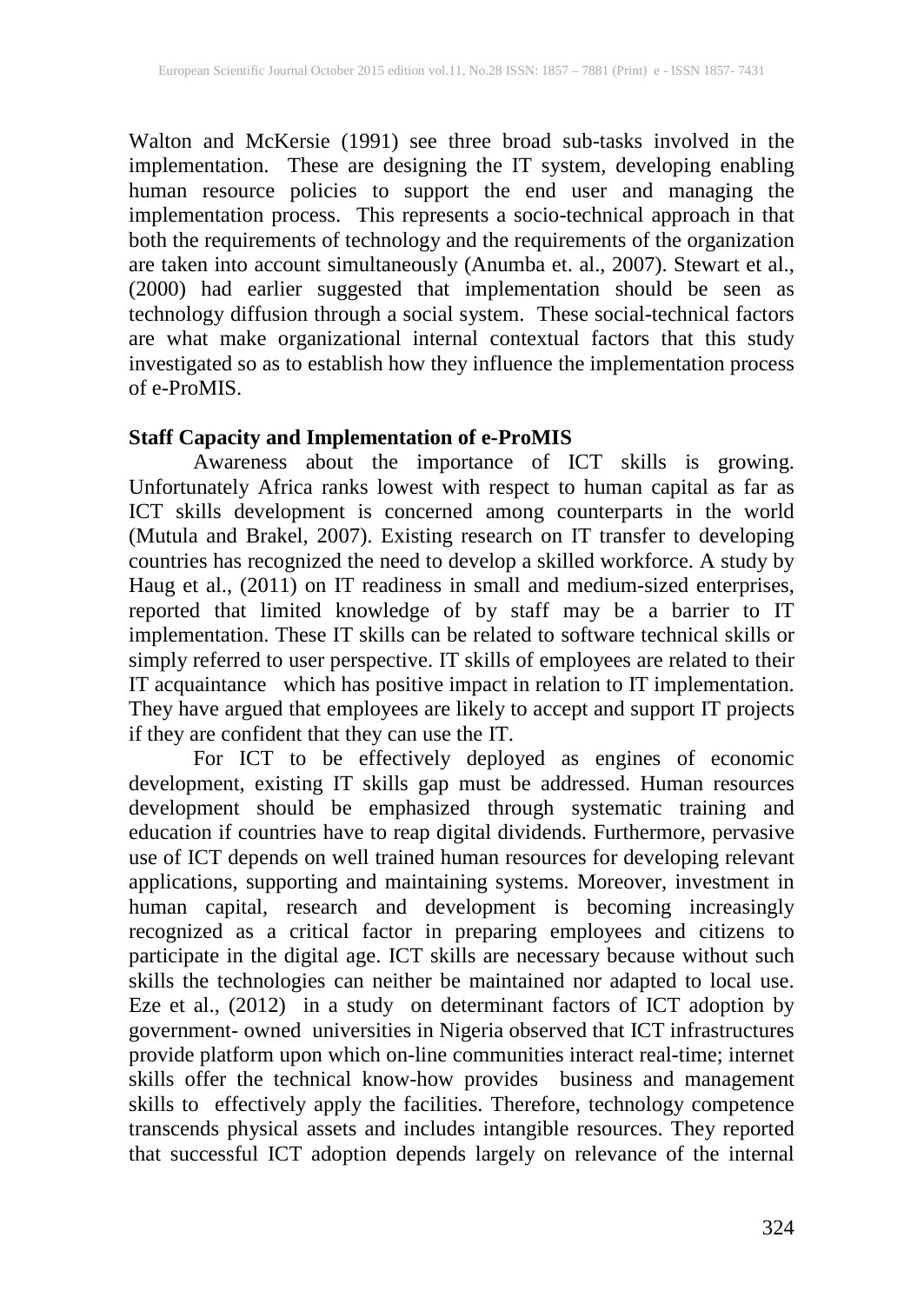technology resources, infrastructures, technical skills and user time. Institutions with higher competence and technology readiness are more disposed to adopt ICT (Eze et al 2012). When technology is introduced the users should be trained on how to use the resource appropriately. Bayler and Ritchie (2002) observed that regardless of the amount of technology and its sophistication, technology will not be used unless members have skills, knowledge and attitude necessary to use it. In Kenya, TIVET ICT baseline survey of 2011showed human resource capacity as the second major challenge in ICT. However, this study focused on ICT integration in teaching hence focusing mainly on skill among lecturers. The administrative staff and project staff in particular were left out in the study. Considering that ICT and project staffs are the ones to use e-ProMIS it was necessary to find out their level of ICT skills and how this influenced implementation of e-ProMIS.

#### **Research Methodology**

Pragmatism which is the main philosophical underpinning of this study derives from the work of Peirce, James, Mead and Davey (Creswell, 2013). The pragmatic rule or maxims states that the current meaning or instrumental or provisional truth value of an expression is to be determined by the experiences or practical consequences of belief in or use of the expression in the world (Johnson and Onwuegbuzia, 2004). This study therefore employed pragmatism paradigm to guide its mixed mode approach. Pragmatism allowed the use of mixed mode approaches in analyzing both quantitative and qualitative data as was the case in this study. This is in line with the positivist approach of developing knowledge. Application of crosssectional survey means information was collected from a predetermined population at just one point in time (Fraenkel & Wallen, 2008). Kothari (2004) argues that surveys are only concerned with conditions or relationships that exist, opinions that are held, processes that are going on, effects that are evident or trends that are developing.

The study targeted public tertiary institutions implementing e-ProMIS which included Technical Training Institutes, Institutes of Technology and National Polytechnics in Kenya. Information from the Ministry of Education, Science and Technology showed that there were thirty five (35) tertiary institutions implementing e-ProMIS. Three members of staff from each tertiary institution who had been trained and given passwords by the Ministry of Education, Science and Technology so as to access and upload data into the e-ProMIS system formed part of the target for this study. The study also targeted Deputy Principals, Registrars and Heads of Department. Principals were left out of the study to avoid biased information as the study touched on their leadership styles, organizational strategy, and organizational culture among other variables. Information from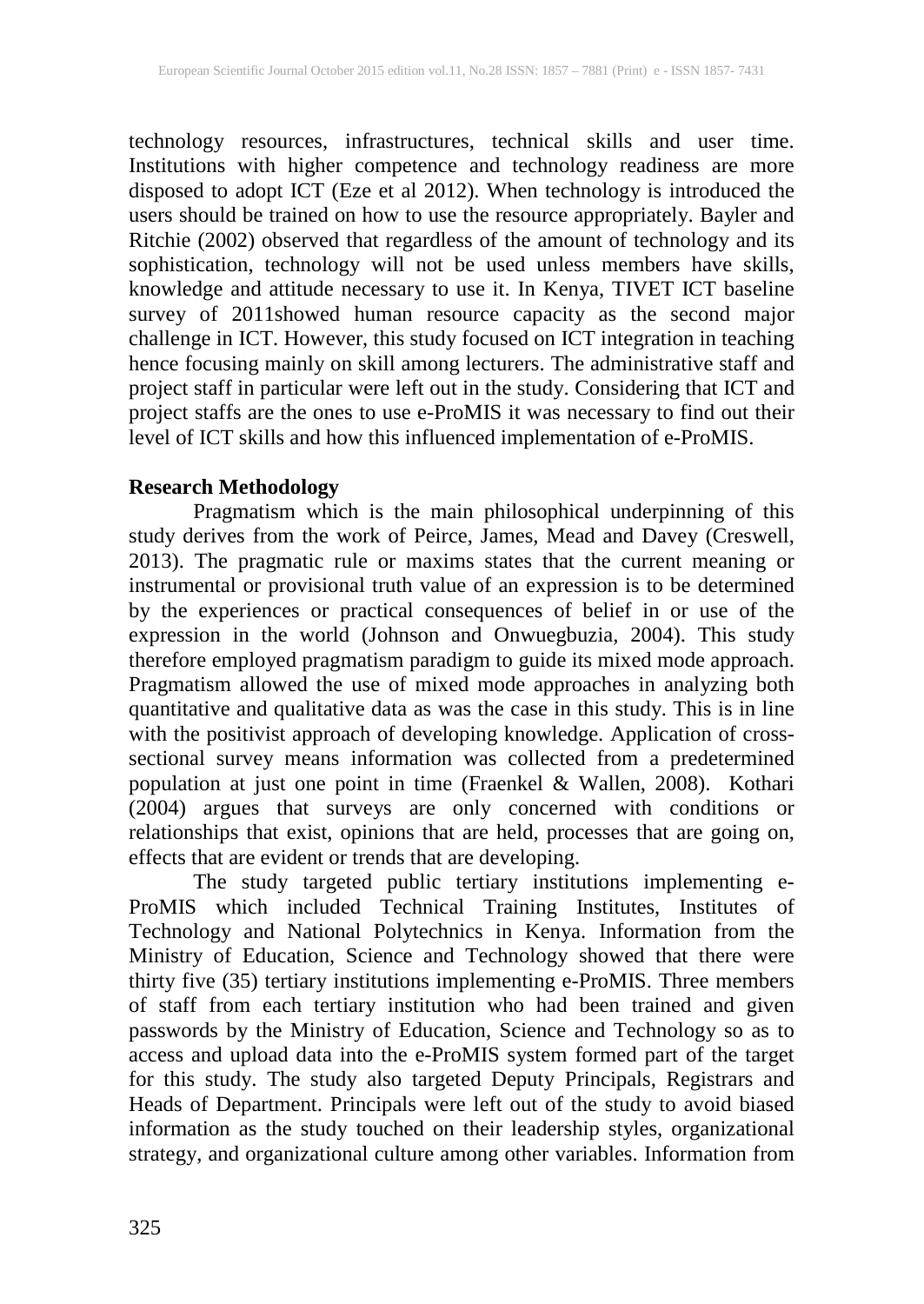the Ministry of Education, Science and Technology indicated that there were 355 deputy principals, registrars and heads of department. The total target population was 460.

A census of all 35 tertiary institutions implementing e-ProMIS was taken in this study because their number is small. The sample size of respondents from the tertiary institutions was calculated using the formula suggested by Krejcie and Morgan (1970), as indicated below;

$$
s = x^2 NP(1 - P) \div d^2 (N - 1) + x^2 P(1 - P).
$$

Where:

s=required sample size

 $x^2$  =the table value of chi-square for 1 degree of freedom at the desired confidence level (3.841)

 $N=$  the population size

P= the population proportion (assumed to be 0.50 since it would provide the maximum sample size).

d= the degree of accuracy expressed as a proportion (0.05)

Therefore,  $s=3.841(460)(.50)(1-.50) \div 0.05^2 (460-1) +$  $3.841(.50)(1-.50) = 209.5671$  approximately 210 respondents. This sample size corresponds with sample size given by the Krejcie and Morgan (1970) Table.

## **Sampling Procedure**

The study employed a combination of stratified and simple random sampling techniques. All the three members of staff trained on e-ProMIS were sampled in the study because of their knowledge on implementation of e-ProMIS in the institutions. Considering that the tertiary institutions have almost the same number of deputy principals, registrars and heads of departments, three were sampled from each of the thirty five institutions. A questionnaire was used as a research instrument.

## **InstrumentsValidity and Reliability**

Validity refers to the appropriateness, meaningfulness, correctness and usefulness of the inferences a researcher makes; while reliability refers to the consistency of scores or answers from one administration of an instrument to another and from one set of items to another (Fraenkel and Wallen, 2008). Mugenda (2008) observes that reliability in research is influenced by random error. As random error in the data increases, reliability of the data decreases. Random error is the deviation from a true measurement due to factors that have not effectively been addressed by the researcher. On validity, Mugenda (2008) argues that it is not possible to estimate validity from the instrument but from the data that is collected using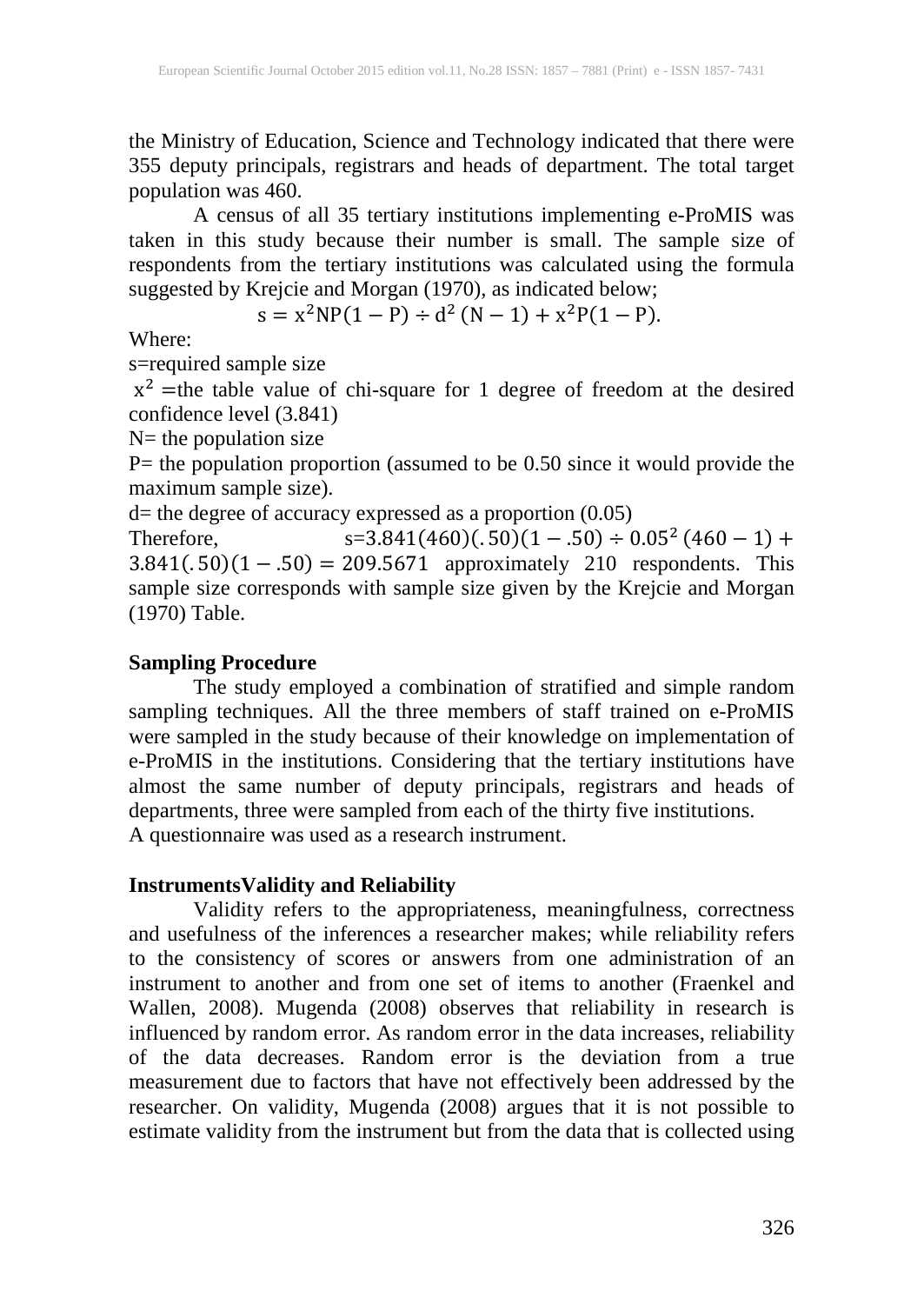the instrument. Techniques to ensure validity and reliability of instruments are described below.

To ensure validity, a pilot study was conducted in three University Colleges because they were not part of the study. The data collected was processed, analyzed and interpreted. Based on the comments from experts and piloting results the items were refined and the final questionnaire developed.

For reliability of the instrument, internal consistencies were computed during the pilot study using Cronbach's Alpha co-efficient. This technique requires only a single administration and provides a unique, quantitative estimate of the internal consistency of a scale. This generated an inter-item correlation matrix first and then sum up all the correlation to estimate the mean correlation. A high coefficient implies that items in the scale correlates highly among themselves and consistently measure the construct of interest. Munyoki (2007); Mulwa (2012); Nganga (2014) and Ibua (2014) have used the same tool successfully to assess reliability of their research instruments. The results of the Cronbach reliability coefficients for the study variables are presented in Table 1.

| <b>Section of</b><br>Ouestionnaire                       | Variable                       | Number of<br><b>Items</b> | <b>Cronbach Reliability</b><br><b>Coefficients</b> |  |
|----------------------------------------------------------|--------------------------------|---------------------------|----------------------------------------------------|--|
| Section A                                                | Implementation of e-<br>ProMIS |                           | 0.764                                              |  |
| Section B                                                | Staff capacity                 |                           | 0.760                                              |  |
| <b>Composite Cranach's Alpha Reliability Coefficient</b> | 0.762                          |                           |                                                    |  |

Table 1 Reliability Coefficients

The results in Table 1 show that the Cronbach's Alpha coefficient for implementation of e-ProMIS was 0.764 and that of staff capacity was0.760. According to the rule of the thumb provided by George and Mallery (2003) coefficients greater than  $\alpha > 0.7$  are acceptable.

#### **Data Analysis and Discussion of the findings**

This section presents data analysis and findings on the variables comprising of frequencies, percentages, means and standard deviations. Different set of questions measured on a five point Likert type scale ranging from 1 to 5 were used. The aggregated score are computed as the simple average of the mean score of the five dimensions. Standard deviation was also computed. Standard deviation is a measure of variation from the mean. A small standard deviation implies that most of the sample means will be near the centre (mean) and a good estimator of the population mean. On the other hand a large standard deviation illustrates that the given sample mean will be a poor estimator of the population mean for the data point are spread out over a large rate of values (Harper, 1991).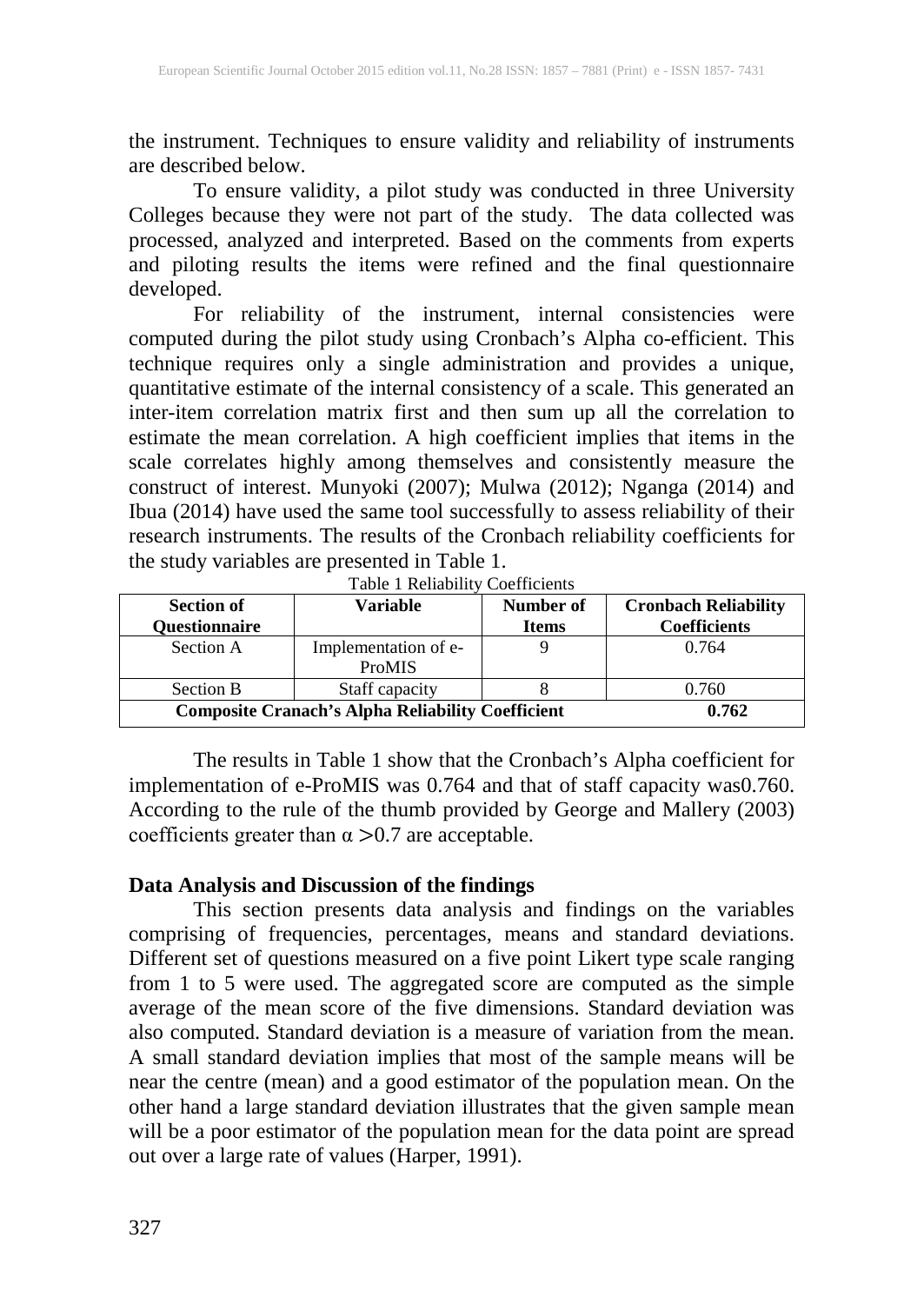Implementation of e-ProMIS was identified in this study as the dependent variable. Institutional registration on the e-ProMIS platform, uploading of projects into the e-ProMIS, frequency of uploading data into e-ProMIS, sensitization of members of staff, monitoring of implementation and internal use of e-ProMIS to generate project data were identified as indicators of implementation of e-ProMIS. Respondents were given seven items rated on a five point Likert scale ranging from: To a very great extent; to a great extent; to a moderate extent; to a little extent and to a very little extent from which to choose. The findings are presented in Table 2.

| <b>Statement</b>                                         | N   | Min  | <b>Max</b> | <b>Mean</b> | <b>SD</b> |
|----------------------------------------------------------|-----|------|------------|-------------|-----------|
| Our institution is registered into the e-ProMIS platform | 162 | 1.00 | 5.00       | 4.85        | 0.76      |
| Projects constructed in our institution since 2010 have  | 162 | 1.00 | 3.00       | 2.17        | 0.46      |
| been uploaded into e-ProMIS                              |     |      |            |             |           |
| We frequently upload our projects into e-ProMIS          | 162 | 1.00 | 3.00       | 2.18        | 0.47      |
| Members of staff have been sensitized on use of e-       | 162 | 1.00 | 4.00       | 2.28        | 0.64      |
| ProMIS                                                   |     |      |            |             |           |
| Members of staff are involved in uploading data into e-  | 162 | 1.00 | 4.00       | 2.41        | 0.75      |
| ProMIS                                                   |     |      |            |             |           |
| We monitor implementation of e-ProMIS in our             | 162 | 1.00 | 4.00       | 2.23        | 0.65      |
| institution                                              |     |      |            |             |           |
| In our institution e-ProMIS is used to generate project  | 162 | 1.00 | 3.00       | 2.19        | 0.64      |
| reports                                                  |     |      |            |             |           |
| <b>Composite implementation mean</b>                     | 162 | 1.00 | 3.29       | 2.61        | 0.37      |

Table 2. Implementation of e-ProMIS in Public Tertiary Institutions in Kenya

The research findings in Table 2 show that the mean score for the seven statements used to measure implementation of e-ProMIS was 2.61 and standard deviation of 0.37. This shows that to a moderate extent public tertiary institutions have implemented e-ProMIS in the institutions. To a very great extent (M=4.85, SD=0.75) tertiary institution are registered into the e-ProMIS platform but to a very little extent (M=2.17, SD=0.46) projects constructed in the institution since 2010 have been uploaded into e-ProMIS. The findings also indicated that frequency of uploading projects into e-ProMIS was to a little extent (M=2.18, SD=0.47), sensitization of members of staff on use of e-ProMIS was done to a little extent while involvement of members of staff in uploading data into e-ProMIS was also to a little extent (M=2.41, SD=0.75). Further monitoring implementation of e-ProMIS in the institution was done to a little extent  $(M=2.23, SD=0.65)$  and internal use of e-ProMIS to generate project reports was to a little extent (M=2.19, SD=0.63). The results imply that whereas most of the public tertiary institutions are registered on the e-ProMIS platform, other indicators of implementation such as uploading data into the system, frequency of uploading and internal utilisation of e-ProMIS are indicative of low level of implementation.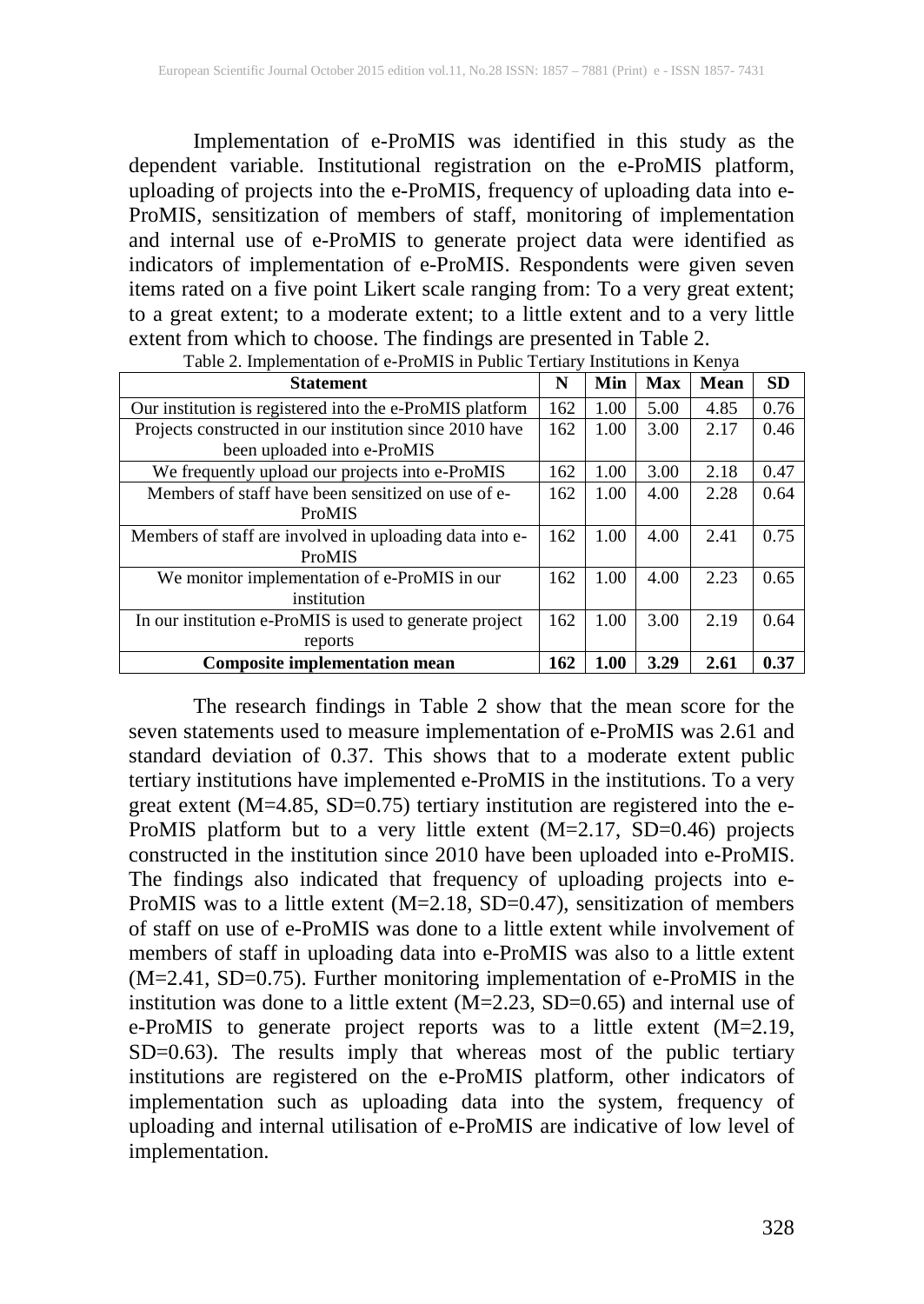## **Analysis of Staff Capacity**

The study investigated staff capacity as an independent variable. Indicators selected for staff capacity were ICT skills and training in the use of e-ProMIS. To measure the influence of staff capacity on implementation of e-ProMIS, respondents were requested to answer six items in the research instrument indicating the extent to which their skills in ICT and e-ProMIS training were relevant to implementation of e-ProMIS. The items were measured on a five point Likert scale ranging from: To a very great extent; to a great extent; to a moderate extent; to a little extent and to a very little extent. The findings are presented in Table 3.

|                                   | N   | Min  | Max  | M    | <b>SD</b> |
|-----------------------------------|-----|------|------|------|-----------|
| Word processing                   | 162 | 1.00 | 5.00 | 2.68 | 0.85      |
| Spread sheet (Excel)              | 162 | 1.00 | 5.00 | 2.51 | 0.76      |
| <b>Presentation software</b>      | 162 | 1.00 | 5.00 | 2.53 | 0.81      |
| Data base                         | 162 | 1.00 | 4.00 | 2.52 | 0.64      |
| Use of internet                   | 162 | 1.00 | 4.00 | 2.57 | 0.76      |
| Skills got from e-ProMIS training | 162 | 1.00 | 5.00 | 3.49 | 0.97      |
|                                   |     |      |      |      |           |
| <b>Staff capacity</b>             | 162 | 1.00 | 3.50 | 2.67 | 0.44      |

Table 3: Means and Standard Deviations of staff capacity

The research findings in Table 3 indicate that respondents were neutral (M=2.68, SD=0.85) on the relevance of skills in word processing (Ms Word), Spread sheet (Excel) to a little extent (M=2.51, SD=0.76), Presentation software (power point) to a little extent (M=2.53 SD=0.81), Data base (access) to a little extent (M=2.52, SD=0.64) and Use of internet to a little extent (M=2.57, SD=0.76). They were however felt that skills got from e-ProMIS were relevant to a great extent (M=3.49, SD=0.97). This implies that the respondents considered training on the use of e-ProMIS as the most important skill needed. On the overall they were neutral on the relevance of staff capacity to implementation of e-ProMIS.

Organisational Staff capacity was an independent variable in the study and had two indicators namely level of ICT skills and e-ProMIS training. Data was collected using 7 items, each consisting of a statement that was measured on a five point Likert-type scale. Composite index for the two indicators was computed and used in testing the hypothesis. To satisfy the fifth objective, the following hypothesis was tested using simple linear regression model.

 $H_0$ : Organisational Staff Capacity has no significant influence on the implementation of Electronic Project Monitoring Information System in Public Tertiary Institutions in Kenya.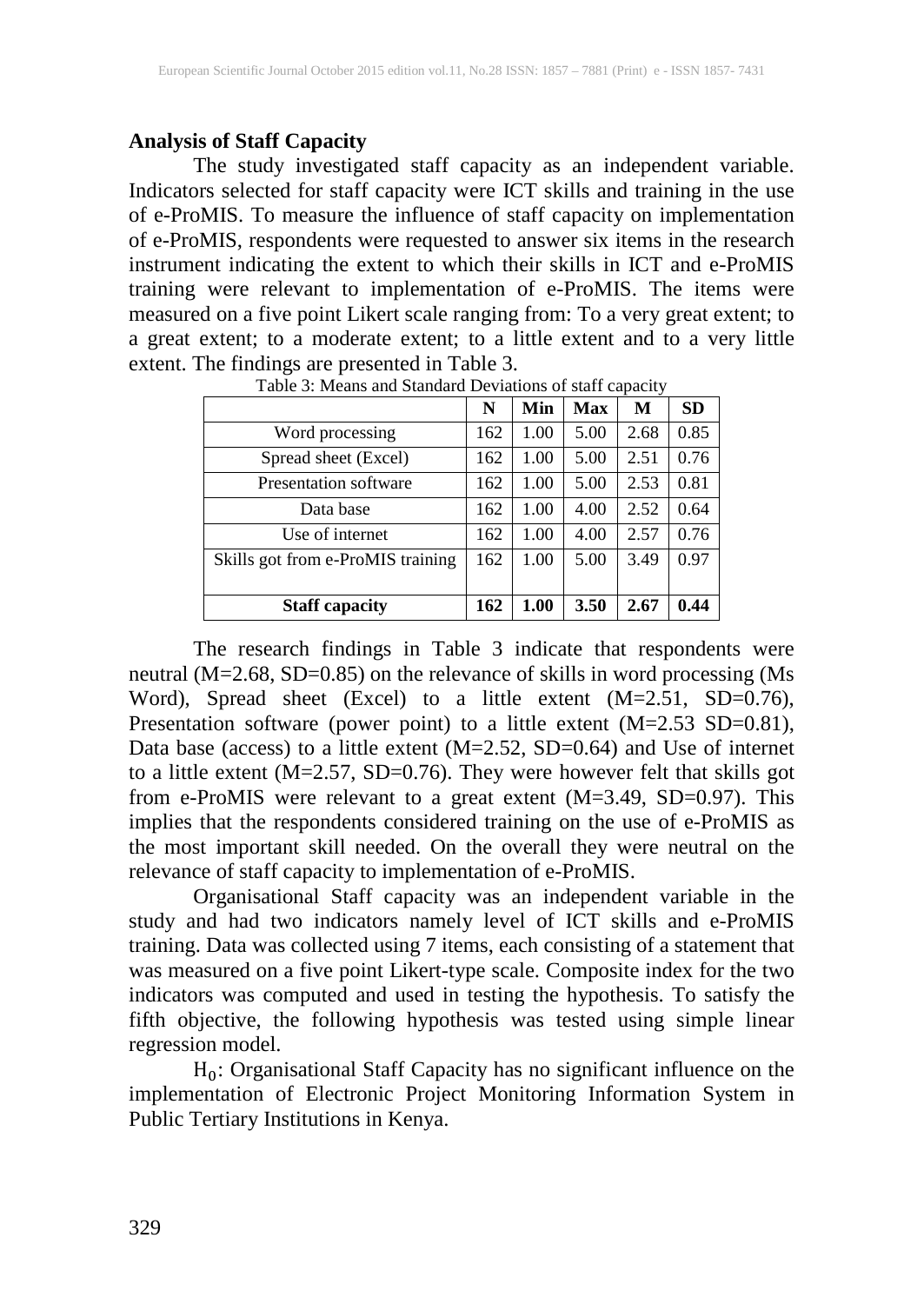$H_1$ : Organisational Staff Capacity has a significant influence on the implementation of Electronic Project Monitoring Information System in Public Tertiary Institutions in Kenya.

The hypothesis was tested using the following linear regression model:  $y = a + \beta x_1 + e$ 

Where ;

y = Implementation of E-ProMIS a= Constant  $\beta_{X1}$  Organizational staff capacity  $e = error term$ 

The results are presented in Table 4. and 5. Presents the model summary showing the correlation (r) and the coefficient of determination (R-square) Table 4: Regression results of influence of staff capacity on implementation of e-ProMIS

| Model                                                    | TWOTA II TIRETANDININ TANAN OT INTIMANTA OT NAMIT AMPARIK<br><b>Std. Error of</b><br><b>Adjusted R</b> |               |               |              | <b>Sig</b> | Durbin- |        |  |
|----------------------------------------------------------|--------------------------------------------------------------------------------------------------------|---------------|---------------|--------------|------------|---------|--------|--|
|                                                          |                                                                                                        | <b>Square</b> | <b>Square</b> | the Estimate |            |         | Watson |  |
|                                                          | .655                                                                                                   | .429          | .425          | .28108       | 120.161    | .000    | 1.645  |  |
| a. Predictors: (Constant), ICT skills, e-ProMIS training |                                                                                                        |               |               |              |            |         |        |  |
| b. Dependent Variable: Implementation of e-ProMIS        |                                                                                                        |               |               |              |            |         |        |  |

Table 4. Indicates that r is equal to 0.655, meaning that staff capacity has a strong influence on implementation of e-ProMIS. The value of R squared is 0.425, indicating that staff capacity explains 42.5% of the variation in the implementation of electronic project monitoring information system in public tertiary institutions in Kenya. The Durbin Watson statistic was found to be 1.645 which was less than 2 indicating absence of autocorrelation. The F –statistic was 120.161 with p=0.000<0.05 suggesting that there was a statistically significant relationship between staff capacity and implementation of electronic project monitoring information system in public tertiary institutions in Kenya. This study therefore rejects the null hypothesis that organisational staff capacity has no significant influence on the implementation of Electronic Project Monitoring Information System in Public Tertiary Institutions in Kenya. Table 5 presents the estimates for coefficients of the model.

| Table 5 Estimates for coefficients of the model for the relationship between staff capacity |
|---------------------------------------------------------------------------------------------|
| and implementation of e-ProMIS                                                              |

| <b>Model</b>                                      | <b>Unstandardize</b><br>d Coefficients |       | <b>Standardize</b><br><b>Coefficients</b> |       | Sig. | <b>Collinearity</b><br><b>Statistics</b> |      |
|---------------------------------------------------|----------------------------------------|-------|-------------------------------------------|-------|------|------------------------------------------|------|
|                                                   | B                                      | Std.  | Beta                                      |       |      | Toleranc                                 | VIF  |
|                                                   |                                        | Error |                                           |       |      | e                                        |      |
| (Constant)                                        | 1.14                                   | .136  |                                           | 8.356 | .00  |                                          |      |
|                                                   |                                        |       |                                           |       |      |                                          |      |
| <b>Staff</b>                                      | .553                                   | .050  | .655                                      | 10.96 | .00  | 1.000                                    | 1.00 |
| capacity                                          |                                        |       |                                           |       |      |                                          |      |
| a. Dependent Variable: Implementation of e-ProMIS |                                        |       |                                           |       |      |                                          |      |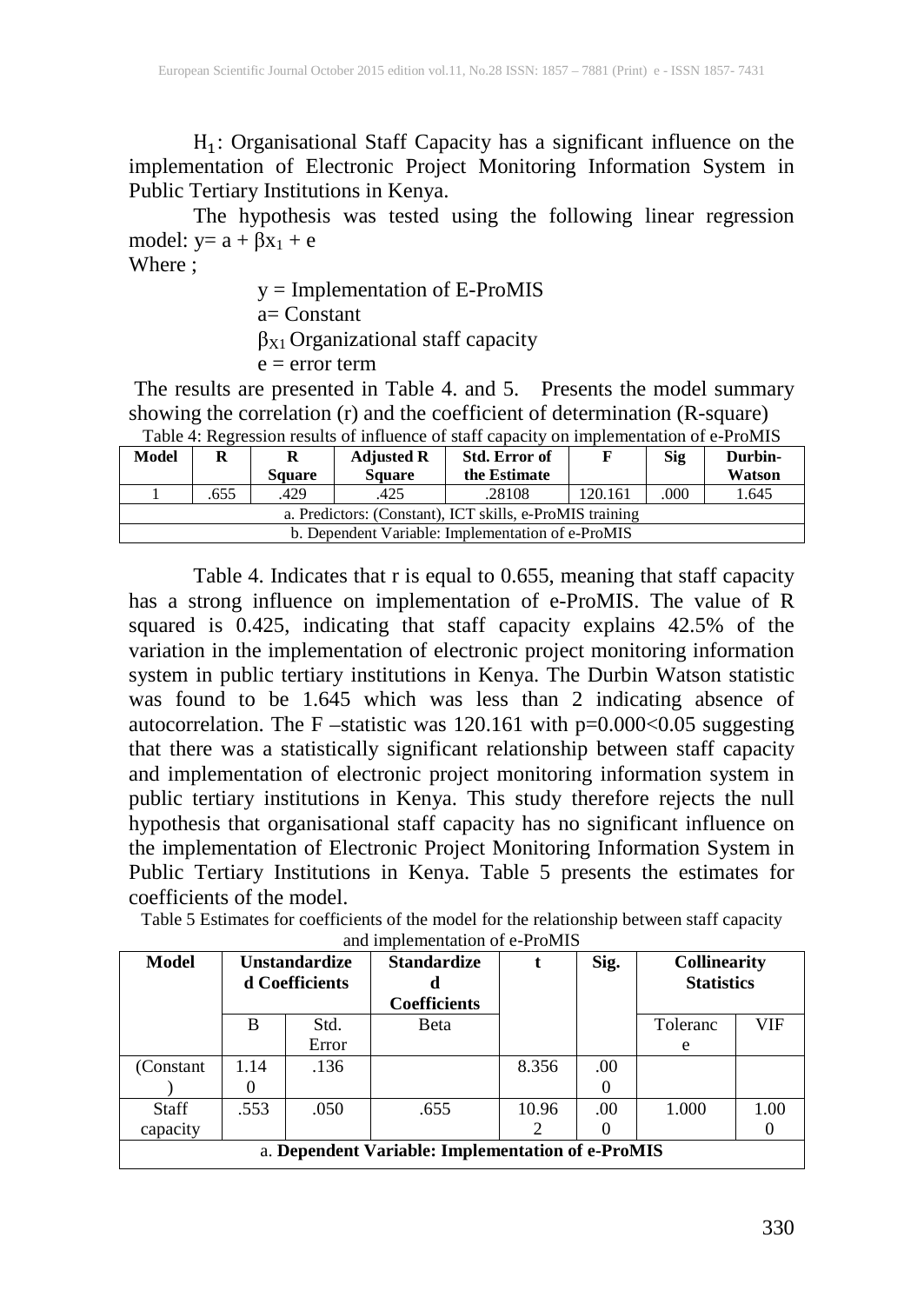Table 5 shows that the  $\beta$  coefficient of staff capacity is 0.655. These results show that staff capacity had strong influence on implementation of e-ProMIS (β=0.655, t=10.962, p=0.000<0.05). The results imply that one unit change in the implementation of e-ProMIS is explained by 65.5% changes in staff capacity. The values of VIF are less than 10.0, indicating absence of multicollinearity among the variables.

Using the statistical findings the regression model can be substituted as follows;

y= 1.140+0.655S

Where y=Implementation of e-ProMIS

B= Staff capacity

The study sought to establish the influence of staff capacity on implementation of Electronic Project Monitoring Information System. The research hypothesis tested was that staff capacity has a significant influence on the implementation of Electronic Project Monitoring Information System in Public Tertiary Institutions in Kenya. Regression results (F–120.161, p=0.000<0.05) suggested that there was a statistically significant relationship between staff capacity and implementation of electronic project monitoring information system in public tertiary institutions in Kenya. The results further indicated that staff capacity explains  $42.5\%$  ( $R^2=0.425$ ) of the variation in the implementation of electronic project monitoring information system in public tertiary institutions in Kenya.

The findings are consistent with those of previous studies that indicated positive and significant relationship between staff ICT capacity and implementation of electronic based technologies ( Mutula & Brakel,(2007); Haug et al., (2011); Eze et al., (2012). Findings from Mutula & Brakel (2007) confirm that staff capacity on ICT skills was found to be antecedent of implementation of informational technology. The authors further allude to the fact effective training on the use of IT based technology has a strong direct effect on the implementation of information based technology. ICT skills and knowledge possessed by staff account for a significant variance in the implementation of e-ProMIS. Haug et al (2011) in their study reported a significant relationship between knowledge of staff and IT implementation. They further noted that ICT skills of employees are related to the ICT acquaintance and positively impact IT implementation. Technology competency and implementation of IT was reported to be positively related by Eze et al.,(2012) in their study of Universities in Nigeria. Findings from a study by Mulwa (2012) reported that human resource capacity had little influence on the readiness to adopt e-learning by secondary schools. However, the author noted that readiness to adopt e-learning based on the availability of adequate electronic equipment was positively influenced by teachers' training in ICT and ability to operate computers but influenced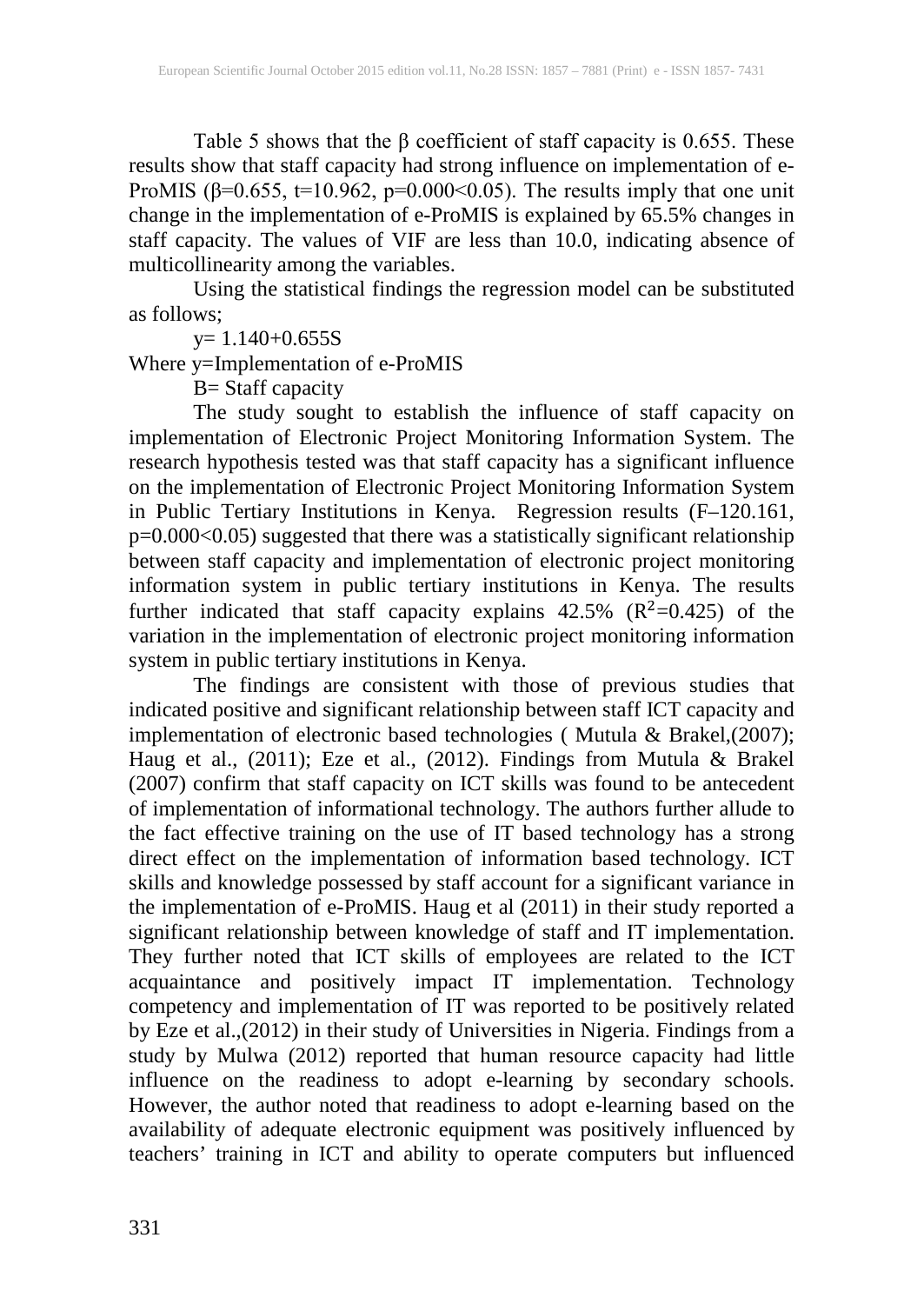negatively by teachers' limited access to computers. This is taken to mean that ICT skills of the teachers were significant to readiness to adopt elearning only that access to computers was limited.

#### **Conclusion**

Based on the findings of the study, it was concluded that although possession of adequate ICT skills is important, specific e-ProMIS training is vital in improving the implementation of e-ProMIS. Results from inferential statistics indicated that staff capacity had a strong statistically significant influence on implementation of e-ProMIS. It can therefore be concluded that provision of ICT skills and e-ProMIS training to staff would greatly improve implementation of e-ProMIS.

## **Recommendation**

Results on staff capacity showed a statistically significant influence on implementation of e-ProMIS. This implies that policy makers need to design a training curriculum that would equip the implementers with the necessary knowledge and skills to implement the new systems. Clear understanding of the new technology is imperative for implementation to be effective. Public and private organisations need to invest on capacity building that will equip their members of staff with knowledge and skills on implementation of the new IT systems in order to bridge the digital divide**.**

## **References:**

Amami, M., Beghini, G., & La Manna, M. (1993). Use of project management information system for planning information systems development projects. *International Journal of Project Management* 11 (1) 21-28.

Anumba, C.E.H., Dainty, A., Ison, S. & Sergeant, A. (2007), "Understanding structural and cultural impediments to ICT systems integration: A GIS based case study", *Engineering, Construction and Architectural Management*, Vol. 13 No. 6, p. 2006

Braglia, M., & Frosolini, M. (2012), An integrated approach to implement Project Management Information Systems within the Extended Enterprise. *International Journal of Project Management* Vol. 29 pp. 220-245.

Creswell, J. W. (2013), *Research design: Qualitative, quantitative, and mixed methods approaches.* Sage Publications, Incorporated.

Eze, S.C., Awa, H. O., Okeye, J. C., Emecheta, B. C., &Anszodo, R. O. (2013), Determinant factors of information communication technology (ICT) adoption by government-owned universities in Nigeria; A qualitative approach. *Journal of Enterprise Information Management* Vol. 26 No. 4, pp. 427-443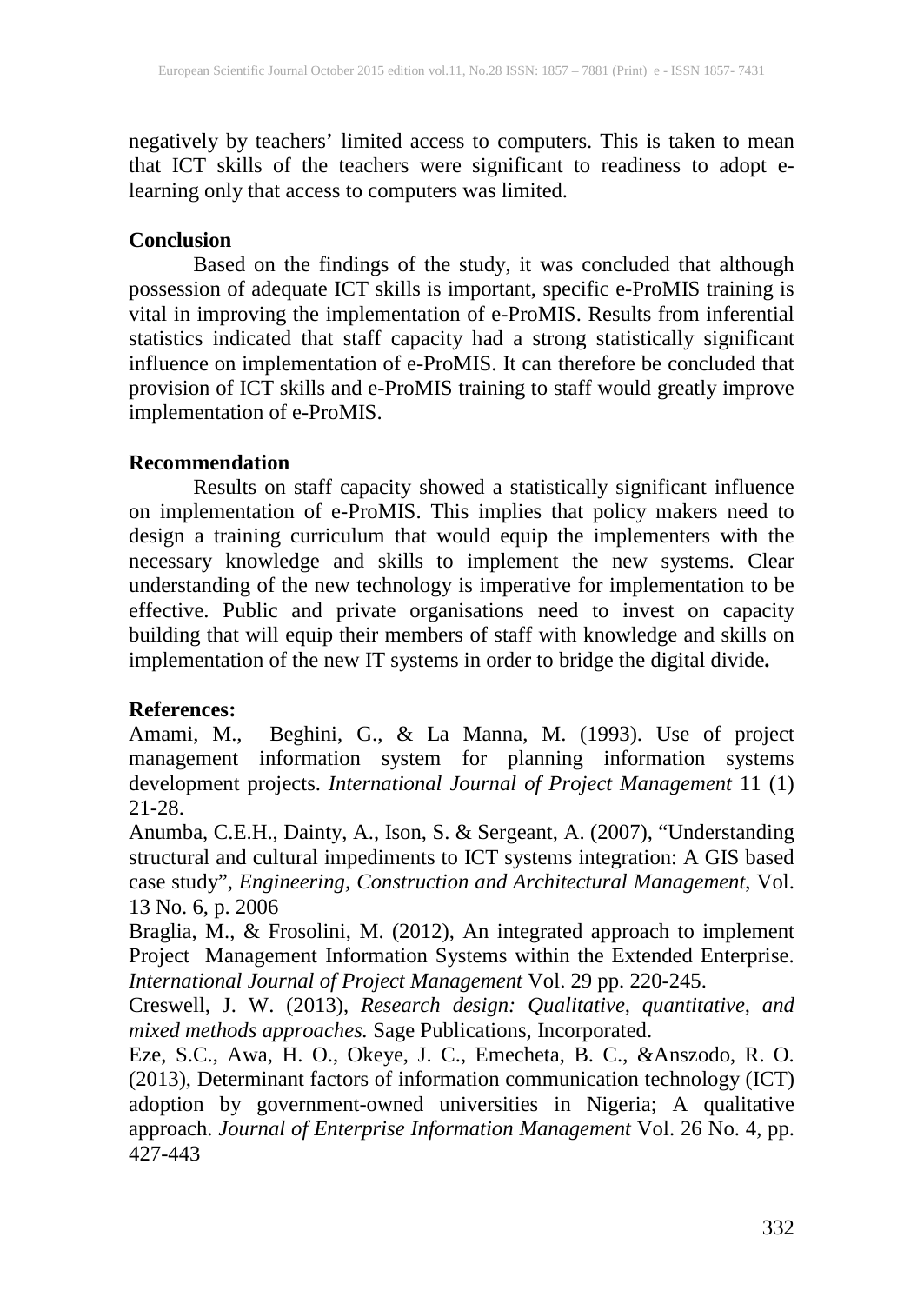Fraenkel, J.R., &Wallen, N.E. (2008), *How to design and evaluate research in Education.Seventh Edition*. Boston. McGraw-Hill.

Gakuu, C.M. (2006), *Analysis of the factors and attitudes that influence lecturers' readiness to adopt Distance Education and the use of ICT in teaching: The case of the University of Nairobi*. An unpublished PhD thesis of the University of Nairobi.

Gakuu, C.M., &Kidombo, H.J., (2010), Pedagogical integration of ICT in selected Kenyan secondary schools*. Journal of Continuing, Open and Distance Education.University of Nairobi.*Vol.1 pp. 73-95.

George, D., &Mallery, P., (2003), *SPSS for Windows Step by Step: A Simple Guide and Reference 11.0 Update (4th Ed.).*Boston; Allyn& Bacon.

Gibson, D.V. and Smilor, R.W. (1991), "Key variables in technology transfer: a field-study based empirical analysis". *Journal of Engineering and Technology Managemen*t, Vol. 8 Nos 3/4, pp. 287-312.

Herroelen, W. (2005), Project scheduling-theory and practice. *Production operation Management* 14 (4): 413-432.

Ibua, M.P (2014), *The influence of institutional factors on the relationship between employee characteristics and employee outcomes in public corporations in Kenya.*(Unpublished doctoral thesis). University of Nairobi

Kandie, P. Y. (2009), *The influence of organisational strategy, institutional factors and performance of Small and Medium Enterprises (SMEs) in Kenya*. Unpublished PhD thesis, School of Business, University of Nairobi.

Keiyoro, P.N. (2010), *Factors influencing the effective use of ICT in teaching and learning Science curriculum in Kenyan secondary schools: The case of Cyber and NEPAD e-schools*. An unpublished PhD thesis of the University of Nairobi.

Kothari, C. K. (2004), *Research Methodology Methods and Techniques, Second Revised Edition*. New Delhi. New Age International (P) Limited Publishers.

Krejcie, R. V., & Morgan, D. W. (1970), Determining Sample Size for Research Activities.

*Educational and Psychological Measurement*. Vol. 30, pp 607-610.

Laberattore, M.J., & Pollack-Johnson, B. (2003), Factors influencing the usage and selection of project management software.*IEEE Trans Eng Manage* 50 (2): 164-74.

Light, M., Rosser, B., & Hayward, S. (2005), Realizing the benefits of projects and portfolio management.*Gartner Research ID.*1-31.

Love, PED, &Irani, Z. (2005), A project management quality cost information system for the construction industry. *Information Management*  $40: 649-61$ .